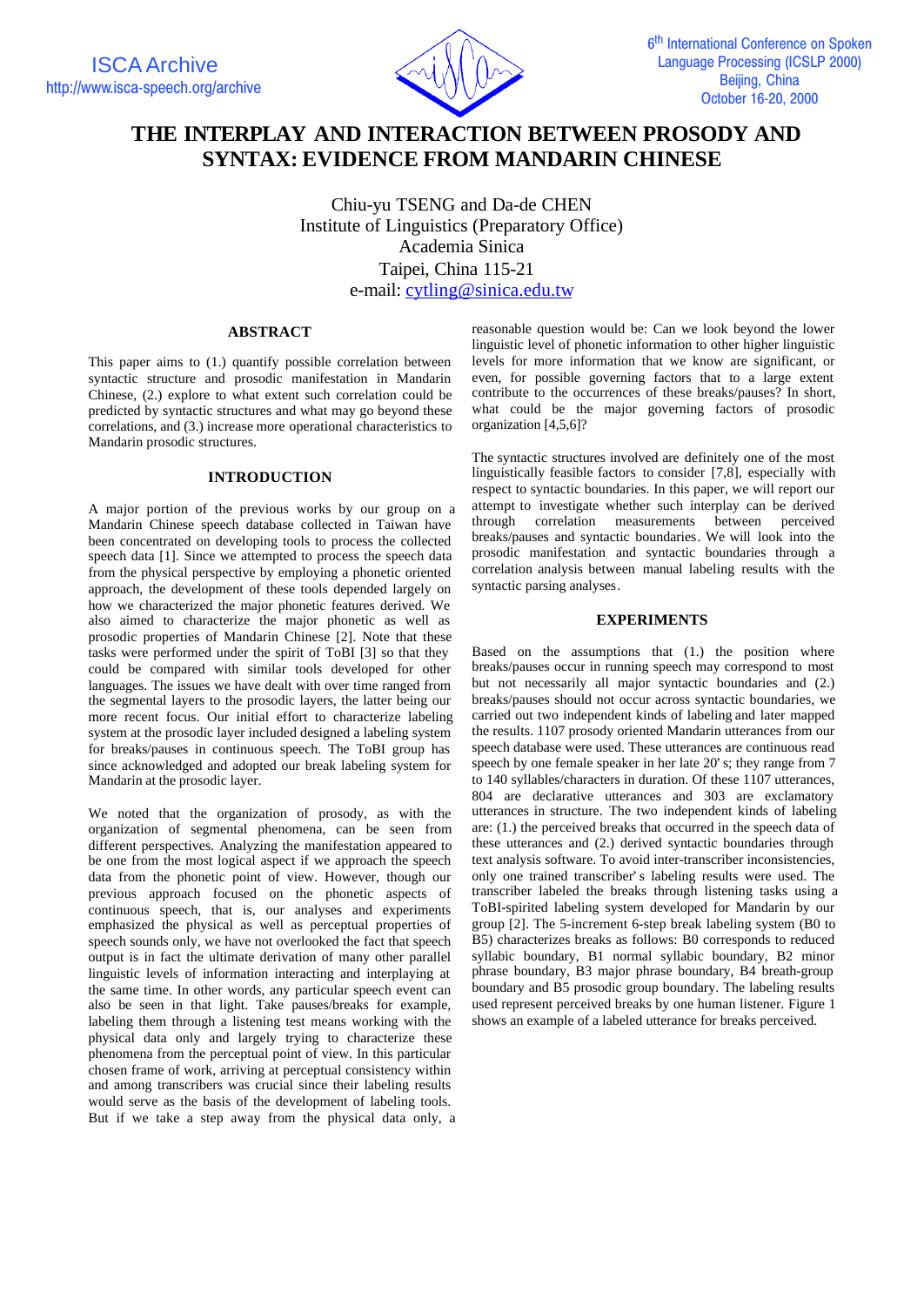

Independently, the text of the 1107 utterances was tagged for their syntactic structures using the CKIP parser [9]. The parser is essentially a lexical feature-based grammar formalism that unifies the thematic structures, phrasal structures and headdaughter dependency relations into a single uniform representation structure using a set of bracketing notations. A different transcriber for the CKIP project had to hand-tailor the parsed results to meet the needs of our purpose. Note that there are 11 possible brackets (from 0 to 10 from no bracketing up) in the tree bank structuring of the CKIP parser. 0 bracket represents no syntactic boundary, 1 bracket a phrase boundary, 2 brackets a phrase with possibly a modifier. Higher number the brackets denote more layers of bracketing, and hence where higher level of syntactic boundaries occurs. The same utterance shown in Figure 1 was parsed as:

 $((\text{djin } \text{uan}) | (\text{yE } \text{lian}) | (\text{djiou } \text{diEn } \text{duo}) | \text{tsai } | \text{huei } | \text{ts'u } \text{lai})$  $(() |() |() |() | () | () | () | () | ()$ 

We then mapped the above two independent labeling results together by tallying the number of bracketing each break label corresponds to; with the high likelihood that each break label mapped on to more than one bracket. For example, the mapping of the utterance shown above is shown as follows:

| ( | $\mathbb{R}$   |      | $\ $ $\ $      |    |                   |
|---|----------------|------|----------------|----|-------------------|
|   | B <sub>2</sub> | - B2 | B <sub>2</sub> | B5 |                   |
|   |                |      |                |    | 2 (# of brackets) |

For each kind of break labeled, we then tallied the frequencies of its correspondence to the 11 possible brackets. The following example shows another correlation analysis of a much longer utterance without the waveform.

Parsed results for syntactic structures:

(((台電|核能|四廠)| |發包)| |吸引|( ((美國|( | |西屋)| 公司)| )|高度|興趣))( |(美國|波音|公司)| |( |( ((我國)| )|((中華| |長榮)|航空|公司)))|推銷|( ((( )|即將|問世)| )| 最新型|波音|七七七型|飛機))

Labeled results for breaks perceived:

| B2 | R <sup>2</sup> | <b>B</b> 3 | B <sub>2</sub> | R <sup>2</sup> |
|----|----------------|------------|----------------|----------------|
| B3 | R <sub>2</sub> | R5         | R2             | B <sub>3</sub> |

|                | R <sub>2</sub> R <sub>3</sub> R <sub>2</sub> | R <sup>3</sup> |  |
|----------------|----------------------------------------------|----------------|--|
| B <sub>2</sub> | R2 B2 B2                                     | <b>B2</b> B5   |  |

Mapping of the above two:

| 00<br>0                                           | B <sub>2</sub>                                    | $\mathcal{Y}$<br><b>B2</b><br>0 | $\mathcal{Y}$<br>B <sub>3</sub><br>2        | K<br>$\mathcal{L}$<br>B <sub>2</sub><br>$\overline{0}$ | K<br>B <sub>2</sub><br>$\overline{0}$ | B3<br>0       |               |
|---------------------------------------------------|---------------------------------------------------|---------------------------------|---------------------------------------------|--------------------------------------------------------|---------------------------------------|---------------|---------------|
| $\lambda$                                         | $\lambda$<br>B <sub>2</sub><br>3                  | ))<br>B <sub>5</sub><br>5       | $\mathcal{I}$<br>B3<br>0                    | $\mathcal{L}$<br>B <sub>3</sub><br>1                   | $\mathcal{K}$<br>$\mathcal{K}$        | $\mathcal{L}$ | $\mathcal{Y}$ |
| $\mathcal{K}$<br>B <sub>2</sub><br>$\overline{c}$ | B <sub>3</sub><br>$\Omega$                        | $\vert$<br>B <sub>2</sub><br>1  | ))<br>B <sub>3</sub><br>4                   | $\mathcal{H}$<br>$\mathcal{K}$                         | $\vert$<br>B <sub>2</sub><br>1        |               | $\mathcal{Y}$ |
| $\mathcal{Y}$<br>B <sub>2</sub><br>3              | B <sub>2</sub><br>B <sub>2</sub><br>$\Omega$<br>0 |                                 | ))<br>B <sub>2</sub><br>B <sub>5</sub><br>0 | 5 (# of brackets)                                      |                                       |               |               |

#### **RESULTS**

Tables 1a and 1b summarizes the results of correlation by utterance types.

| Declarative             |           |                |       |       |  |  |
|-------------------------|-----------|----------------|-------|-------|--|--|
| breaks<br># of brackets | <b>B2</b> | B <sub>3</sub> | B4    | B5    |  |  |
|                         | 35.8%     | 10.7%          | 5.5%  | 0.4%  |  |  |
|                         | 31.0%     | 16.6%          | 3.2%  | 2.7%  |  |  |
| 2                       | 19.6%     | 29.3%          | 24.7% | 28.0% |  |  |
| 3                       | 8.9%      | 21.6%          | 23.6% | 22.1% |  |  |
| 4                       | 3.3%      | 13.9%          | 20.7% | 22.5% |  |  |
| 5                       | 0.9%      | 5.6%           | 11.5% | 14.4% |  |  |
| 6                       | 0.2%      | 1.8%           | 7.2%  | 5.2%  |  |  |
| 7                       | 0.1%      | 0.4%           | 3.2%  | 3.0%  |  |  |
| 8                       | $0.0\%$   | 0.2%           | 0.0%  | 0.8%  |  |  |
| 9                       | $0.0\%$   | 0.0%           | 0.6%  | 0.7%  |  |  |
| 10                      | $0.0\%$   | 0.0%           | 0.0%  | 0.1%  |  |  |
| # of tagged tokens      | 5341      | 1885           | 348   | 825   |  |  |

Table 1a. Correlation between perceived breaks and corresponding syntactic boundaries in declarative utterance

| Exclamatory                                                 |         |         |         |       |  |  |  |  |
|-------------------------------------------------------------|---------|---------|---------|-------|--|--|--|--|
| breaks<br>B2<br>B5<br>B <sub>3</sub><br>B4<br># of brackets |         |         |         |       |  |  |  |  |
|                                                             | 34.8%   | 4.7%    | 1.3%    | 0.3%  |  |  |  |  |
|                                                             | 36.3%   | 15.9%   | 8.9%    | 15.5% |  |  |  |  |
| 2                                                           | 18.0%   | 36.0%   | 36.7%   | 25.7% |  |  |  |  |
| 3                                                           | 7.6%    | 22.7%   | 29.1%   | 26.0% |  |  |  |  |
| 4                                                           | 2.8%    | 12.5%   | 8.9%    | 16.9% |  |  |  |  |
| 5                                                           | 0.3%    | 6.4%    | 7.6%    | 9.8%  |  |  |  |  |
| 6                                                           | 0.1%    | 1.5%    | 7.6%    | 4.1%  |  |  |  |  |
| 7                                                           | $0.0\%$ | 0.2%    | 0.0%    | 1.4%  |  |  |  |  |
| 8                                                           | $0.0\%$ | $0.0\%$ | 0.0%    | 0.3%  |  |  |  |  |
| 9                                                           | $0.0\%$ | 0.0%    | $0.0\%$ | 0.0%  |  |  |  |  |
| 10                                                          | $0.0\%$ | 0.0%    | $0.0\%$ | 0.0%  |  |  |  |  |
| # of tagged tokens                                          | 1369    | 528     | 79      | 296   |  |  |  |  |

Table 1b. Correlation between perceived breaks and